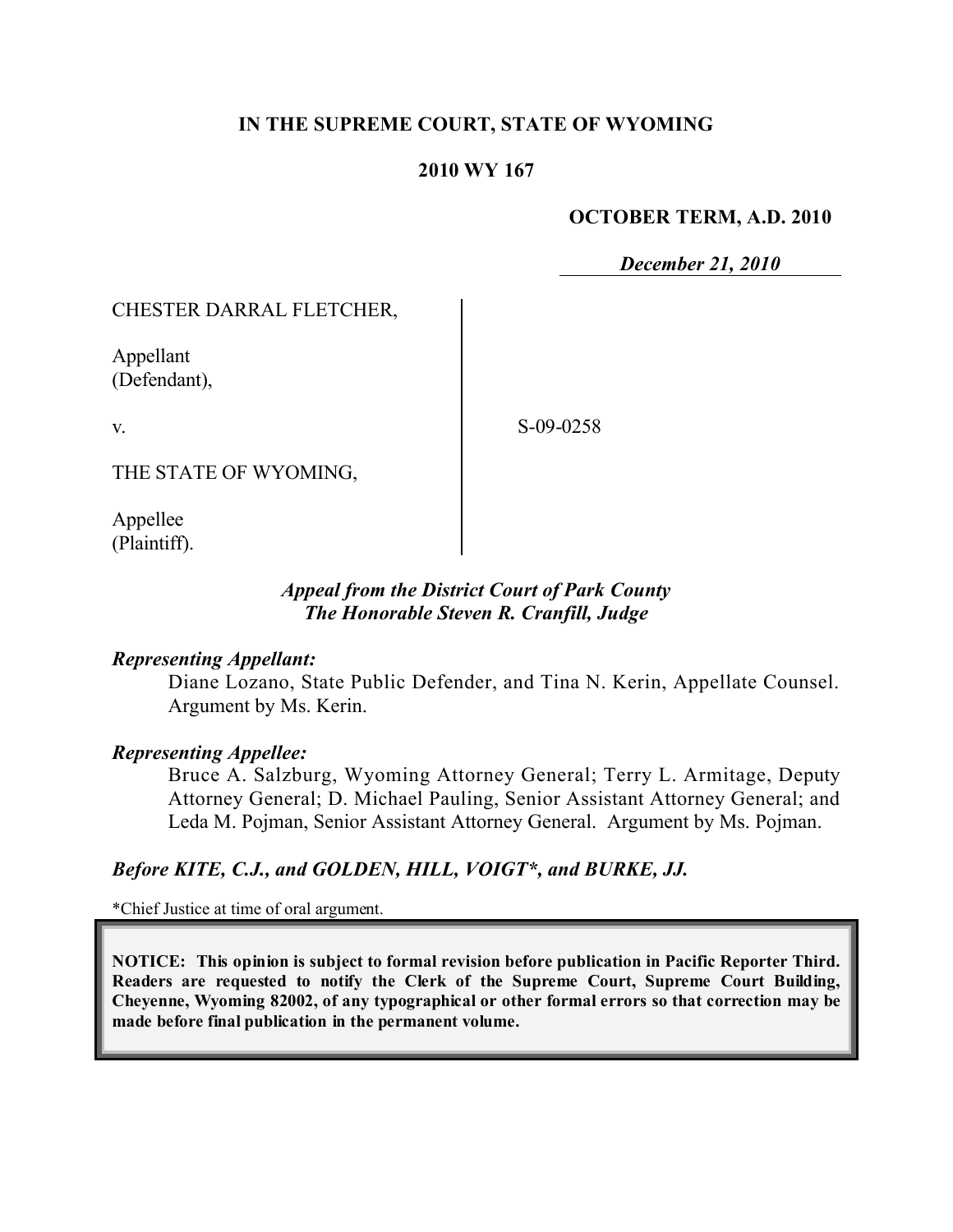**HILL,** Justice.

[¶1] Chester Darral Fletcher pleaded guilty to attempted manslaughter, but challenges the district court's findings of his competence to proceed both to trial and sentencing. Fletcher also disputes the court's denial of his motion to change his plea to "not guilty by reason of mental illness or deficiency." We affirm.

### **ISSUES**

[¶2] Fletcher raises two issues before this Court:

1. The trial court erred in its decisions that [Fletcher] was competent to proceed to trial and to sentencing.

2. The trial court erred in refusing to allow [Fletcher] to change his plea to "not guilty by reason of mental illness or deficiency."

# **FACTS**

[¶3] Sometime in the 1990's, Chester Fletcher and Clay Coleman moved from Virginia to Sheridan and rented an apartment together. After their relationship deteriorated in 1998, Coleman obtained a civil judgment against Fletcher. As a result, Fletcher's car and motorcycle were seized. In both 2004 and 2006, Fletcher stole and wrecked Coleman's car.

[¶4] On July 9, 2007, Fletcher fired shots at Coleman in the Cody Wal-Mart parking lot and fled the scene. No one was injured in the shooting. Fletcher was later apprehended at his home in Cody and charged with one count of attempted first-degree murder, in violation of Wyo. Stat. Ann.  $\S\S 6$ -1-301(a)(i) and 6-2-101(a) (LexisNexis 2009), and one count of reckless endangering, in violation of Wyo. Stat. Ann. § 6-2-504(a) (LexisNexis 2009).

[¶5] After being bound over to district court, Fletcher filed a motion to suspend the proceedings pursuant to Wyo. Stat. Ann. § 7-11-303 (LexisNexis 2009) to determine if, as a result of mental illness, he was competent to proceed. Also, the motion "wondered" if, at the time of the crime, he lacked substantial capacity to appreciate the wrongfulness of his conduct or conform his conduct to the requirements of the law. *Miller v. State*, 755 P.2d 855, 861 (Wyo. 1988); see also Wyo. Stat. Ann. § 7-11-304(a) (LexisNexis 2009). His motion was granted. An evaluation conducted by Dr. Cathy Buckwell at the Wyoming State Hospital concluded that Fletcher was not suffering from a mental illness, and that he did not meet the statutory requirements for establishing the defense of not guilty by reason of mental illness. See § 7-11-304.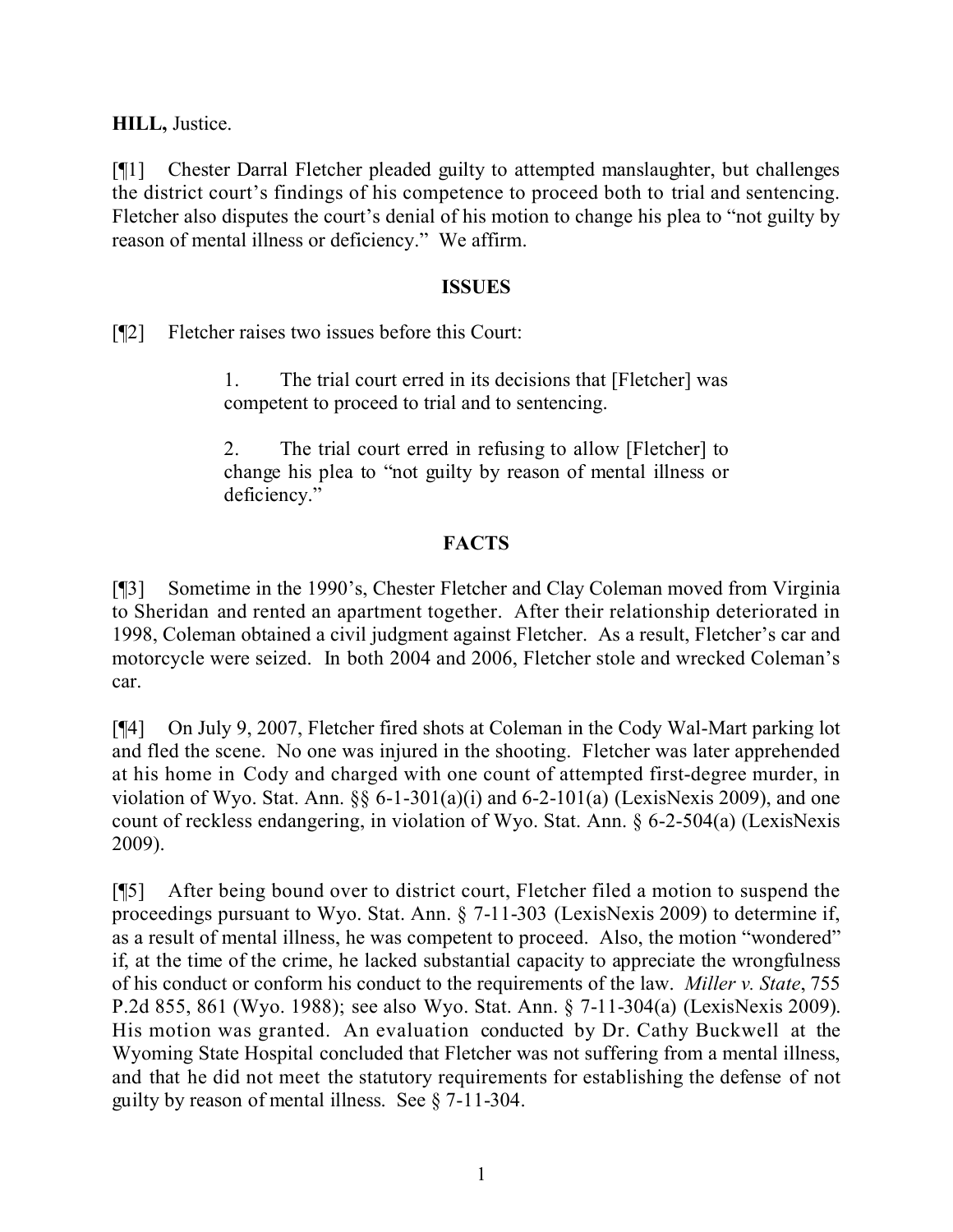[¶6] Fletcher pleaded not guilty to all charges via video arraignment on November 6, 2007. His jury trial was set for April 28, 2008; however, less than a month before trial, he filed a motion for a competency hearing on the grounds that his own psychiatrist, Dr. Trent Holmberg, had found him not competent to proceed. The competency hearing was set twice, and continued twice, at the request of Fletcher. Fletcher also waived his speedy trial rights. The competency hearing was set for a third time in May of 2008. Prior to that hearing, Fletcher was re-evaluated by Dr. Buckwell on May 20-21, 2008, at the Wyoming State Hospital. Although Dr. Buckwell concluded that Fletcher had paranoid personality disorder, she continued to diagnose him as competent. Both Drs. Buckwell and Holmberg testified at length during Fletcher's competency hearing on June 10, 2008, after which the court found him competent to proceed to trial.

[¶7] Two weeks prior to trial, Fletcher filed a late motion to add to his plea of not guilty a plea of not guilty by reason of mental illness, pursuant to W.R.Cr.P. 11(a)(1)(B) and  $12.2(a)$ , and Wyo. Stat. Ann. § 7-11-304(c) (LexisNexis 2009), which allow a defendant to do so after arraignment for good cause. The State objected to Fletcher's motion, and the district court ultimately denied the motion.

[¶8] On September 19, 2008, pursuant to a plea agreement, Fletcher pleaded guilty to one count of attempted manslaughter, in violation of Wyo. Stat. Ann. §§ 6-2-105(a)(i) and 6-1-301(a)(i) (LexisNexis 2009).

[¶9] Fletcher's sentencing hearing was scheduled for January 16, 2009, but he filed a motion to continue the hearing and suspend proceedings, arguing that the medical records he received from Park County Detention Center indicated his deteriorating mental health, making him unfit to proceed with sentencing. The court heard testimony from a doctor of nursing practice from the detention center and granted Fletcher's motion to continue. The court also ordered the parties to agree upon a designated examiner.

[¶10] The parties could not agree on the examiner, so the court ordered Fletcher to be examined by the Wyoming State Hospital. Dr. Ronna Dillinger, a psychology intern at the Wyoming State Hospital, found Fletcher competent to be sentenced.

[¶11] On April 13, 2009, Fletcher filed a motion requesting permission to be examined by an examiner of his choice. The State filed an objection and after a hearing, the court denied the motion, finding Fletcher competent to be sentenced. On August 24, 2009, Fletcher was sentenced to not less than 18 years nor more than 20 years in the Wyoming State Penitentiary. This appeal followed.

## **STANDARD OF REVIEW**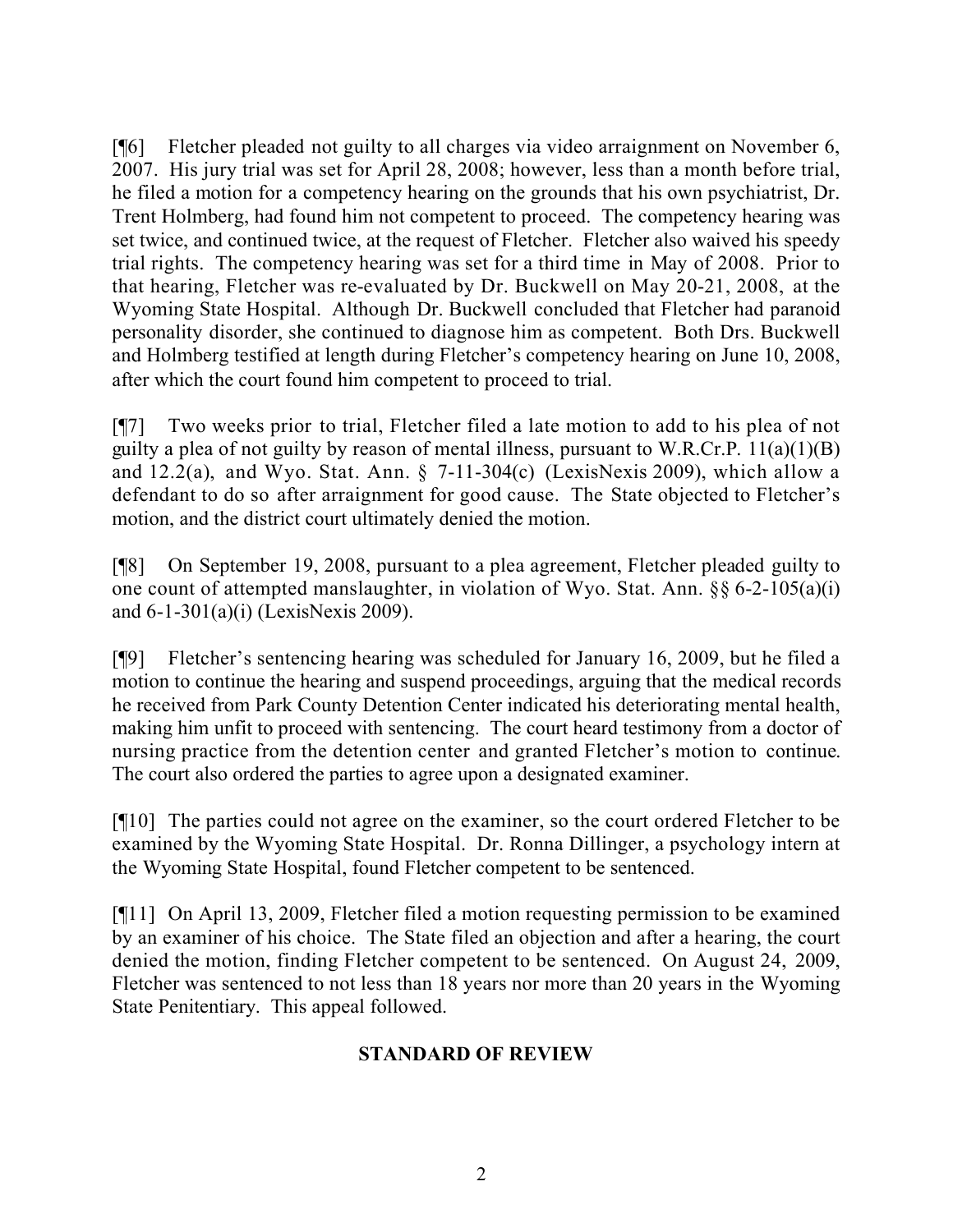[¶12] In *Follett v. State*, 2006 WY 47, ¶ 10, 132 P.3d 1155, 1159 (Wyo. 2006), we stated:

> In *deShazer* [*v. State*], 2003 WY 98, ¶ 12, 74 P.3d at 1244-45, we adopted the standards articulated by the United States Court of Appeals for the Tenth Circuit to review competency issues.

Although competence is a factual issue, that term . . . is not self-defining. Because competency to stand trial is an aspect of substantive due process, . . . the legal standard by which competency is to be evaluated is constitutionally mandated. Accordingly, the components of that standard, required as they are by the Constitution, do not vary according to the views of a particular court. The Constitution can require but one gauge against which to determine whether, because of his mental condition, a defendant's due process rights are violated by requiring him to stand trial. The content of the standard of competency is therefore a question of law which we review de novo.

*Id.* (citations omitted). We look to the following standard in evaluating the sufficiency of the processes used by the trial court in determining whether a defendant is competent to continue with legal proceedings:

Once the trial court has "evaluated a defendant's competency by the correct standard, the second inquiry on review is whether the trial court's determination of a defendant's competency is fairly supported by the record of the proceeding at which the determination [is] made. . . . In other words, the substantial evidence standard of review governs the second inquiry. " [*State v*.] *Soares*, 81 Haw. 332, 916 P.2d [1233], 1251 [(Haw. Ct. App. 1996)].

*deShazer*, 2003 WY 98, ¶ 13, 74 P.3d at 1244-45.

## **DISCUSSION**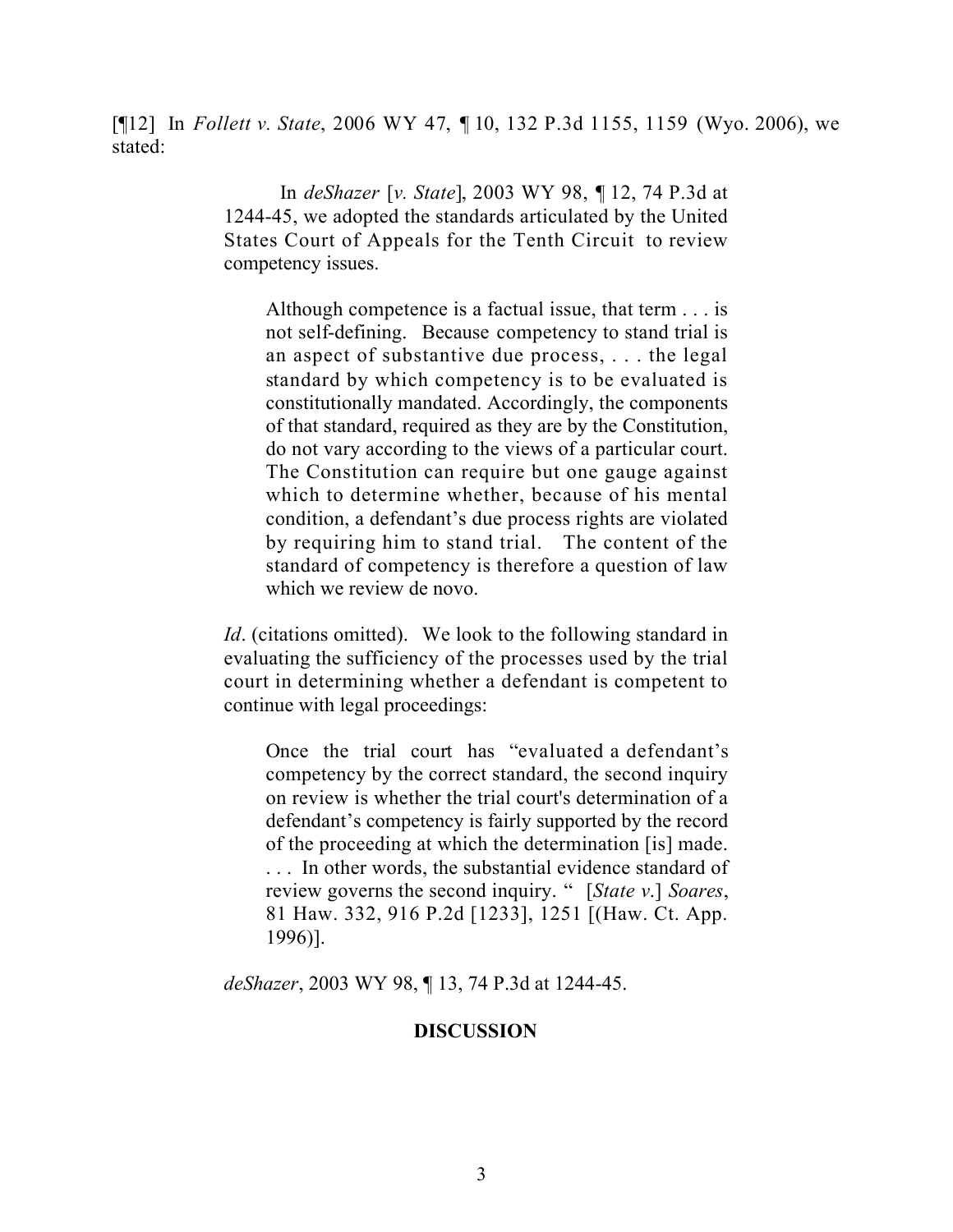**[**¶13] In his first issue, Fletcher argues that the district court erred when it found him competent to proceed to trial and sentencing, and that his mental state warranted a different result.

> A criminal defendant may not be tried unless he is competent, and he may not waive his right to counsel or plead guilty unless he does so "competently and intelligently." *Godinez v. Moran,* 509 U.S. 389, 396, 113 S. Ct. 2680, 125 L. Ed. 2d 321 (1993), quoting *Johnson v. Zerbst*, 304 U.S. 458, 468, 58 S. Ct. 1019, 82 L. Ed. 1461 (1938). The same standard of competency applies whether a defendant goes to trial or pleads guilty. *Godinez*, 509 U.S. at 398. The United States Supreme Court has ruled that a defendant is competent, under the standards of due process, if he has " 'sufficient present ability to consult with his lawyer with a reasonable degree of rational understanding' and has 'a rational as well as factual understanding of the proceedings against him.' " *Godinez*, 509 U.S. at 396, quoting *Dusky v. United States*, 362 U.S. 402, 80 S. Ct. 788, 4 L. Ed. 2d 824 (1960) (per curiam). The determination of whether a defendant is mentally fit to proceed must be made by the trial court. *Hayes v. State,* 599 P.2d 558, 563 (Wyo. 1979). "It is not in the nature of a defense to the charge. It is a threshold issue, necessary to be resolved to prevent a violation of due process through conviction of a person incompetent to stand trial." *Id.* Moreover, the competency requirement continues from the time of arraignment through sentencing. *See Godinez*, 509 U.S. at 403 (Kennedy, J., concurring); *deShazer v. State*, 2003 WY 98, 120, 74 P.3d 1240, 1248 (Wyo. 2003).

> Wyo. Stat. Ann. § 7-11-301 *et. seq*. sets forth the requirements for determining whether a criminal defendant is competent to stand trial. The statutes are designed to protect criminal defendants' due process rights. *deShazer,* 2003 WY 98, ¶ 26, 74 P.3d at 1251. Under the principles articulated in *Godinez* and the clear language of the statutes, the statutory requirements pertain to all trial court proceedings, including change of plea proceedings.

*Follet*, ¶¶ 8-9, 132 P.3d at 1158.

[¶14] Wyo. Stat. Ann. § 7-11-303 (LexisNexis 2009) provides, in pertinent part: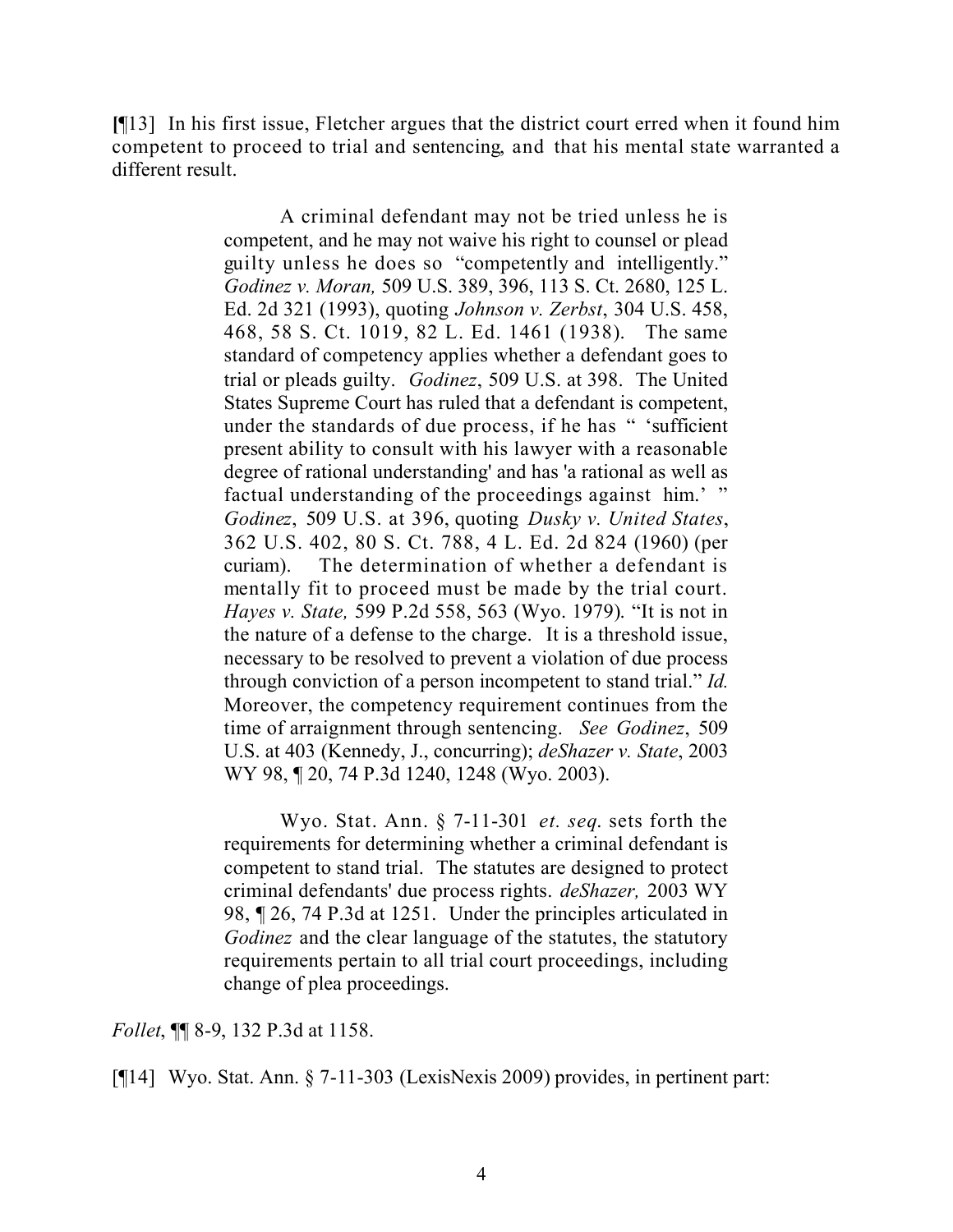### **§ 7-11-303. Examination of accused to determine fitness to proceed; reports; commitment; defenses and objections.**

(a) If it appears at any stage of a criminal proceeding, by motion or upon the court's own motion, that there is reasonable cause to believe that the accused has a mental illness or deficiency making him unfit to proceed, all further proceedings shall be suspended.

(b) The court shall order an examination of the accused by a designated examiner. The order may include, but is not limited to, an examination of the accused at the Wyoming state hospital on an inpatient or outpatient basis, at a local mental health center on an inpatient or outpatient basis, or at his place of detention.

(c) Written reports of the examination shall be filed with the clerk of court. The report shall include:

(i) Detailed findings;

(ii) An opinion as to whether the accused has a mental illness or deficiency, and its probable duration;

(iii) An opinion as to whether the accused, as a result of mental illness or deficiency, lacks capacity to comprehend his position, to understand the nature and object of the proceedings against him, to conduct his defense in a rational manner, and to cooperate with his counsel to the end that any available defense may be interposed;

(iv) Repealed by Laws 2009, ch. 31, § 2.

(v) A recommendation as to whether the accused should be held in a designated facility for treatment pending determination by the court of the issue of mental fitness to proceed; and

(vi) A recommendation as to whether the accused, if found by the court to be mentally fit to proceed, should be detained in a designated facility pending further proceedings.

[¶15] Pursuant to the district court's July 2007 order, Dr. Cathy Buckwell, of the Wyoming State Hospital, interviewed Fletcher for two hours in order to assess the issue of his competency. Her "summary of findings" reads as follows:

> [Fletcher] appears to have a poor educational background and impoverished social upbringing. He stated several times that he did "what his daddy raised him to do." He appears to have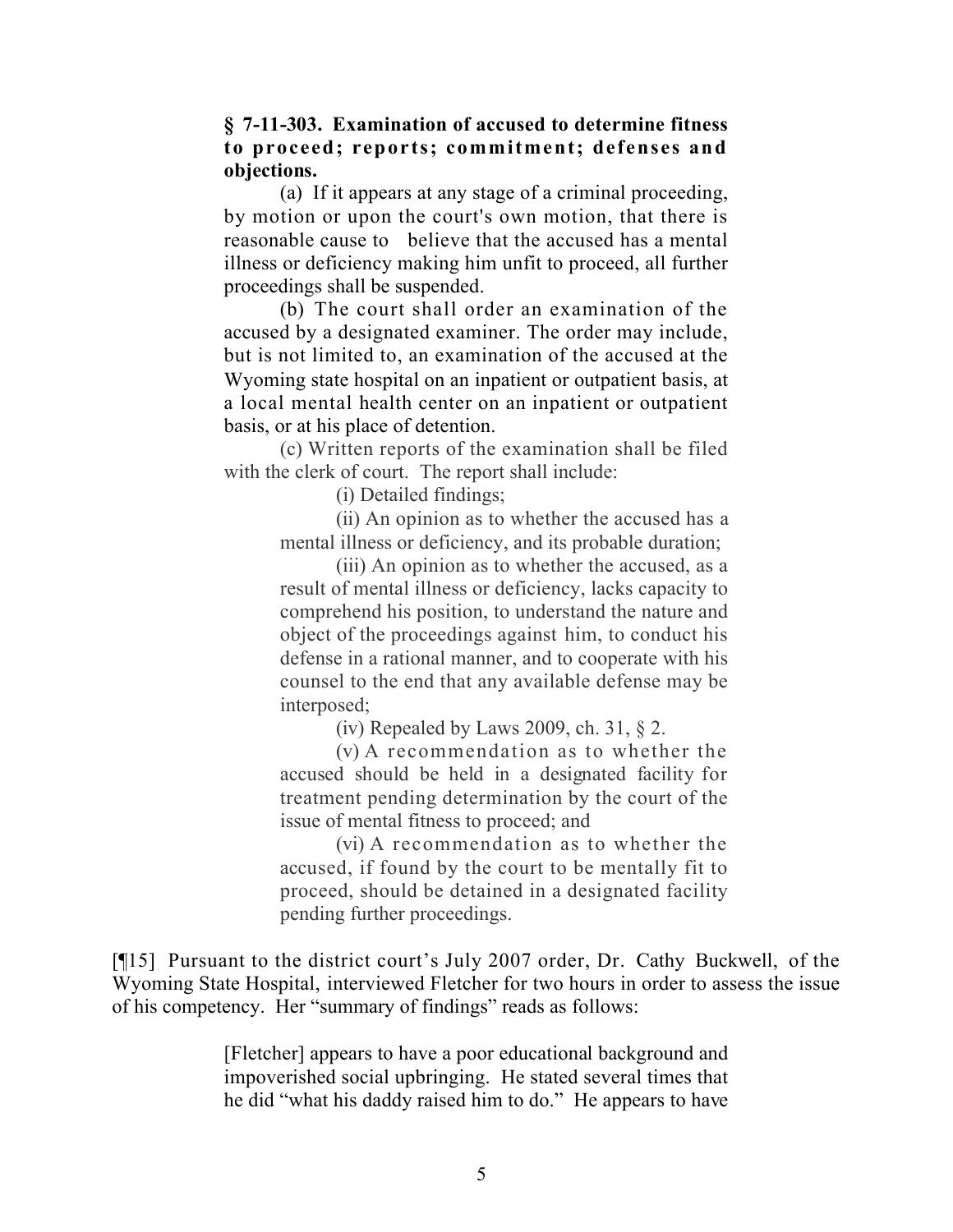a very concrete way of viewing right and wrong. He rationalized that if an individual is stealing from you and the law cannot do anything about it, then one must protect oneself in any way possible. His reasoning is that of a vigilante who "takes the law into their own hands." This is a weak argument in the eyes of the law, but it is not necessarily due to mental illness or deficiency. It is unlikely that if Fletcher has a mental illness, such as a paranoid personality disorder that he would not have come to the attention of the community, family, or others before this time. It is unusual that he would exhibit such poor judgment and not have a history of similar acts or behaviors that appeared irrational or impulsive. The relationship with [the victim] seems to have been quite emotional to provoke such a violent reaction. Both men are claiming that it is the other who has stolen money and abused them. This suggests there is a more complex relationship than that of friends. This hypothesis may explain more fully why Fletcher feels victimized by [the victim] and his actions.

#### CONCLUSIONS REGARDING COMPETENCY TO PROCEED

It can be stated with a reasonable degree of psychological certainty that Fletcher does have the basic capacity to comprehend his position, understand the nature and object of the proceedings against him, conduct his defense in a rational manner, and the ability to cooperate with his counsel to the end that a defense may be interposed on his behalf.

[¶16] Dr. Holmberg's conclusions after interviewing Fletcher on March 1, 2008, were different than Dr. Buckwell's:

> Opinions Regarding Competency to Proceed: It is my opinion with a reasonable degree of medical probability that [Fletcher] is not competent to proceed. There is significant evidence for a mental illness (Delusional Disorder) as well as a series of mental deficiencies (probable Borderline Intellectual Functioning, possible early dementia and possible history of brain damage resulting in epileptic seizures). His mental deficiencies and mental illness in my opinion significantly reduce his ability to appreciate the legal position in which he presently finds himself. Certainly there are some knowledge gaps with respect to courtroom personnel and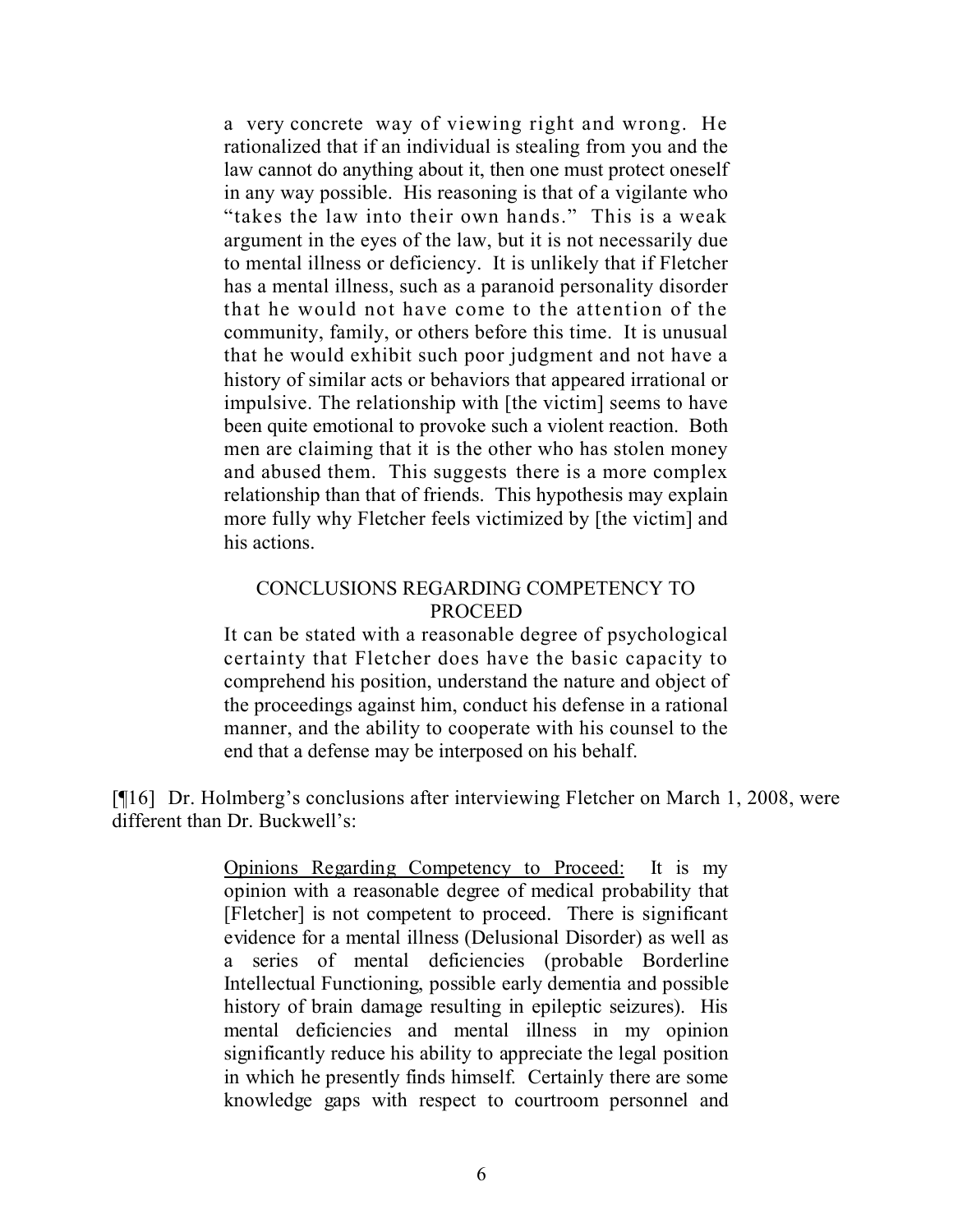procedure, but overall his factual understanding is relatively intact. However a *rational as well as factual* understanding of his position is required. In my opinion, his paranoid delusions render him unable to make a rational appraisal of his situation. This also makes him unlikely to follow the advice of his attorney as he is still convinced he was fully justified to do what he (allegedly) did and if he can get in front of a jury and explain his "side" they will immediately understand and let him go free. Thus, he has an unrealistic view of his chances of succeeding if his case were to go to trial. He also stated that the police do not have any evidence against him. It was not clear if this is a delusional belief or if it reflects ignorance of the facts of the case. Additionally, [Fletcher] has significant trouble communicating. He has both expressive and receptive language dysfunction. This means that he has significant difficulty understanding spoken language and also has deficits in his ability to express himself such that he can be understood. [Italics in original.]

#### Recommendations

 $\overline{a}$ 

In my opinion, [Fletcher] is potentially restorable to competency with treatment. His mental illness is treatable but has never been treated. His various mental deficiencies are not treatable, although his seizures can be prevented with the continued use of his antiepileptic medications. His communications problems are somewhat treatable. If he is remanded to the State Hospital for treatment, a speech pathologist could be asked to consult and possibly treat any language abnormalities that are identified. A workup with an educational psychologist is advisable, to rule out Mental Retardation.

[¶17] During Fletcher's June 2008 competency hearing, both doctors testified at length about the findings in their evaluations, as well as the difference between paranoid personality disorder and delusional disorder. Again, the doctors reached different conclusions: Dr. Buckwell could not find that Fletcher had a mental illness although he appeared to be suffering from paranoid personality disorder.<sup>1</sup> However, she concluded that Fletcher was fit to proceed to trial. On the other hand, Dr. Holmberg testified that Fletcher did suffer from mental illness – specifically, a delusional disorder, and that he

<sup>&</sup>lt;sup>1</sup> Paranoid personality disorder apparently does not rise to the level of a "mental illness" as defined by the Wyoming Statutes. However, it is classified as a mental health disorder by the American Psychiatric Association in the DSM-IV (1994).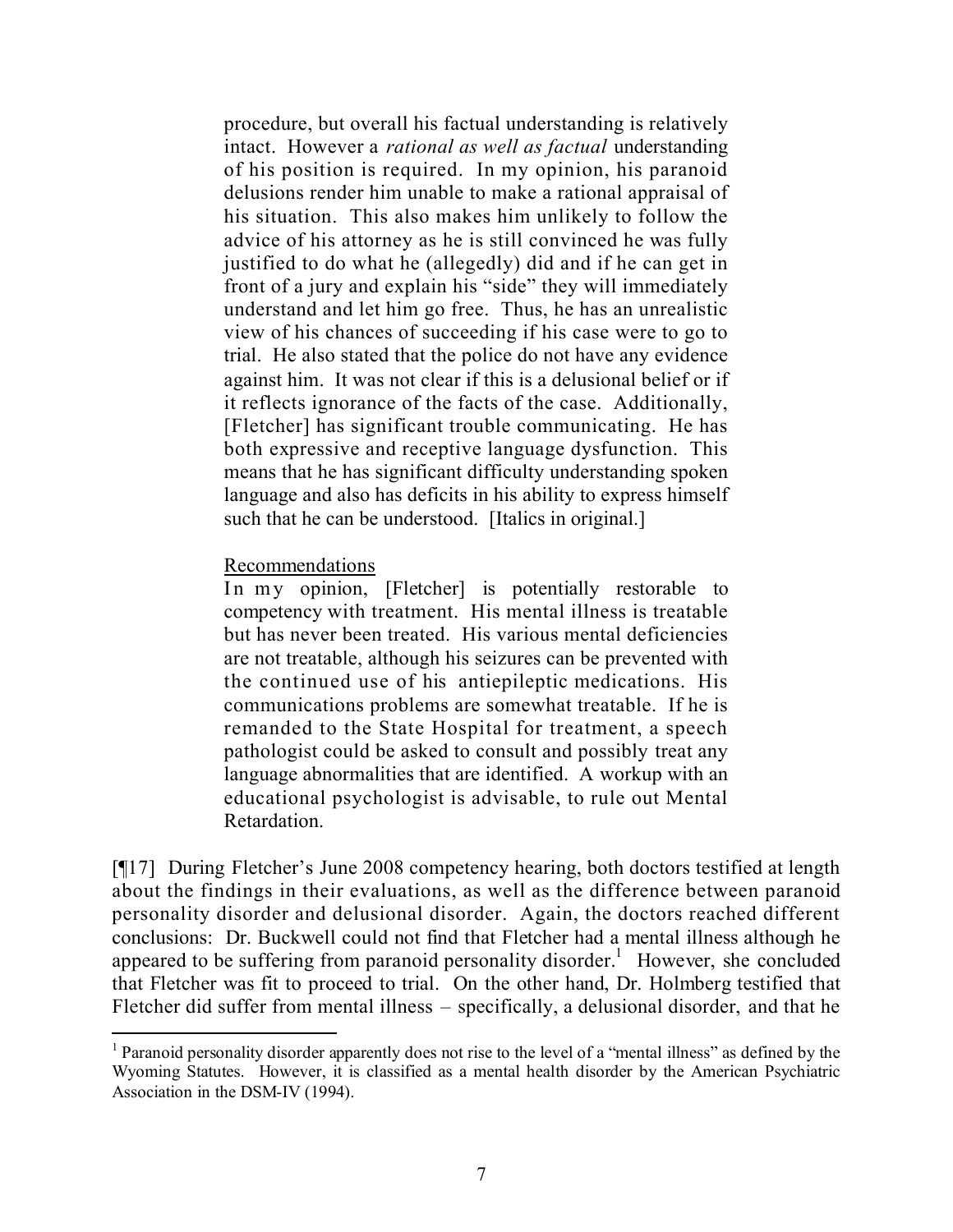was unfit to proceed to trial. Taking both doctors' testimonies into account, the court found Fletcher competent to proceed to trial, as he had the capacity to comprehend his position, and he understood the nature and the object of the proceedings.

[¶18] Our job is to determine whether or not there was substantial evidence presented to find Fletcher competent to proceed to trial and whether or not there was substantial evidence to find Fletcher competent to proceed to sentencing. We will address both questions below.

[¶19] Fletcher argues that he was delusional and was thus unfit to proceed to trial; however, he does not elaborate as to why his delusions affected his fitness to proceed to trial. In fact, Dr. Buckwell found Fletcher to not only have "awareness and understanding of his charges," but that he even understood the difference between a felony and a misdemeanor, the potential penalties of each, and the serious nature of the charges. "He demonstrated some fear about his chances of acquittal and stated that he is now afraid he would not have a good chance of convincing a jury." Without extensively repeating the doctors' evaluations in bulk, suffice it to say that our extensive review of the record illustrates the doctors' differences of opinion. Dr. Buckwell maintained throughout her evaluations of Fletcher that he was competent, while Dr. Holmberg concluded after his assessment of Fletcher that he was not.

[¶20] When a district court is faced with conflicting expert reports, it "does not clearly err simply by crediting one opinion over another where other record evidence exists to support the conclusion." *Battle v. United States*, 419 F.3d 1292, 1299 (11th Cir. 2005) (affirming a district court's finding of competence despite differing expert opinions on the defendant's competence). *United States v. Jones*, 200 Fed. Appx. 915, 920 (11th Cir. Fla. 2006).

[¶21] Although Dr. Holmberg provided his qualified opinion that Fletcher was not competent, it was not clearly erroneous for the district court to favor the more comprehensive report from Dr. Buckwell, which concluded that Fletcher was competent to proceed. First, Dr. Buckwell's evaluations of Fletcher, featuring a series of clinical interviews and objective psychological tests occurring on three separate occasions and lasting for six hours each, were notably lengthier than Dr. Holmberg's one-time, threehour long evaluation that did not include any psychological testing. See *United States v. Izquierdo*, 448 F.3d 1269, 1278-79 (11th Cir. 2006) (finding no clear error where the district court favored an expert opinion based on months of evaluation over a conflicting expert evaluation conducted over two days). Second, Dr. Buckwell's findings, in particular areas, were more extensive and considered a broader array of factors and utilized more resources in forming her expert opinion than did Dr. Holmberg's. In fact, much of Dr. Holmberg's diagnosis relied heavily upon a letter from Fletcher's ex-wife. Finally, evidence indicating Fletcher's behaviors may have stemmed to a degree from a paranoid personality disorder which, as conceded by Dr. Holmberg, is not a mental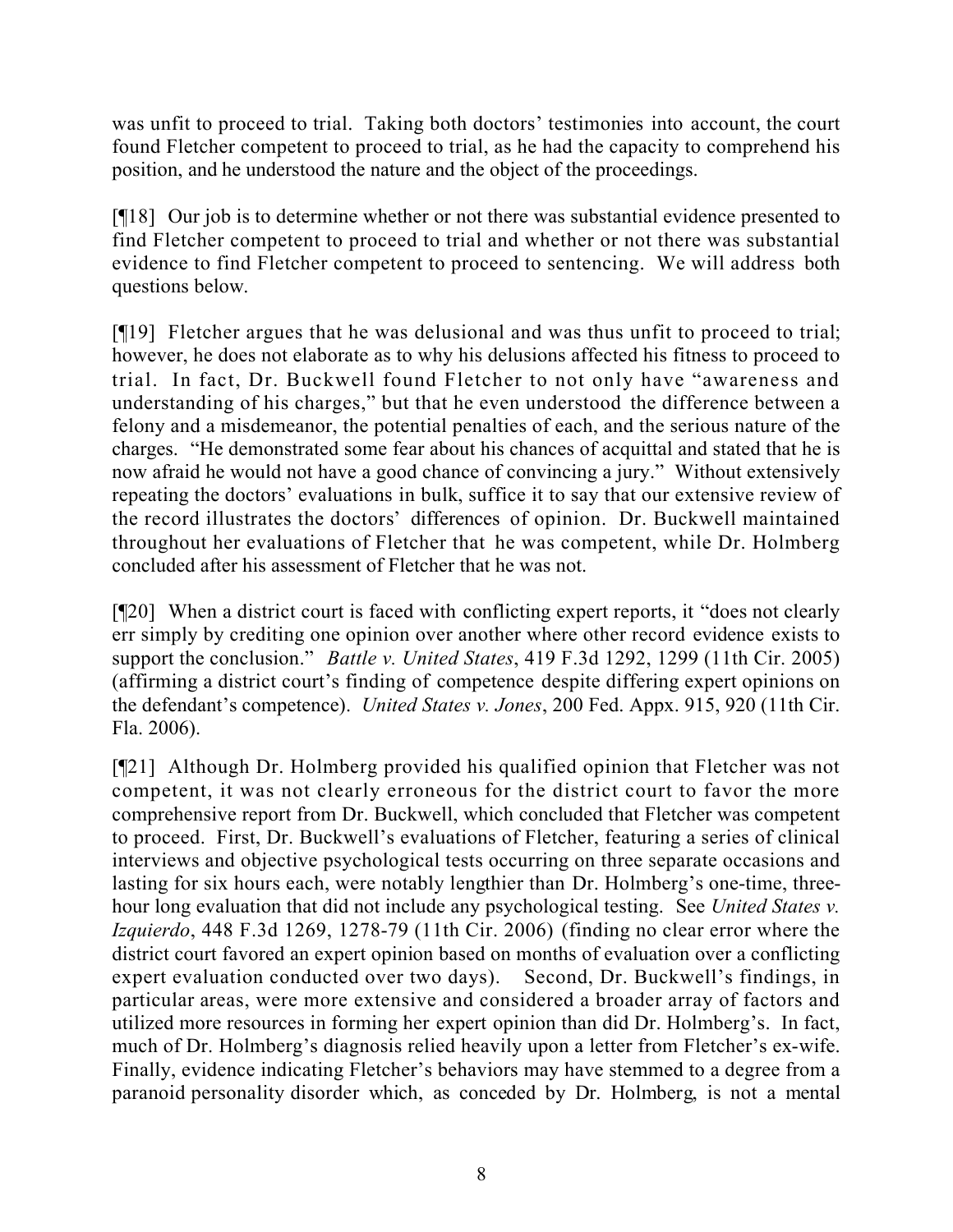illness under Wyoming law, and that the disorder may have played a role in his rationalizations relating to this case. Dr. Holmberg admitted that the personality defects suffered by Fletcher could explain some of his findings. Dr. Buckwell conducted the more extensive evaluation and provided the definitive conclusion that Fletcher was competent. Accordingly, we cannot conclude that the district court committed clear error in crediting Dr. Buckwell's finding of Fletcher's competence.

[¶22] Fletcher's argument that the district court erred in pronouncing him competent to proceed to sentencing is also meritless. Fletcher raised his competency, yet again, on the day of sentencing, after a Park County Detention Center nurse noted Fletcher's mental condition had "deteriorated." The State Hospital was once again assigned to determine Fletcher's competency to proceed to sentencing. Specifically, Dr. Ronna Dillinger, a psychology resident supervised by Dr. Buckwell, interviewed Fletcher for 139 minutes. She also interviewed the Park County Detention Center official, Fletcher's neighbor, and Fletcher's sister. Dr. Dillinger also reviewed Fletcher's forensic evaluations, his presentence investigation report, and a summary of care from Frontier Neurosciences. Dr. Dillinger indicated that Fletcher appeared to have a chronic mental illness, and she determined such did not interfere with his competency to proceed to sentencing.

[¶23] On appeal, Fletcher argues that the district court had an obligation to "do more than adopt, without question, the contradictory findings" of Dr. Dillinger. However, Fletcher provides no citation to authority indicating the court was required to further inquire into Fletcher's competency. A court *may* order additional psychological testing if it "desires more information than is otherwise available to it as a basis for determining the mental condition of the defendant." *Jones*, 200 Fed. Appx. at 921. Here, Fletcher underwent an initial competency examination by two doctors, and an additional evaluation by Dr. Dillinger. The district court had abundant information from which to determine Fletcher's competency and to decide to utilize the information on hand rather than order additional studies. We conclude that it did not abuse its discretion in finding Fletcher competent to proceed to sentencing.

# *Motion to Amend Plea*

[¶24] Fletcher argues that the district court abused its discretion when, approximately two weeks prior to trial, it denied his motion to amend his plea to a plea of not guilty by reason of mental illness.

 $[$ [[25] W.R.Cr.P. 11(a)(1)(B) and 12.2 read in pertinent part:

# **Rule 11. Pleas.**

(a) *Alternatives* –

(1) In General. A defendant may plead not guilty, not guilty by reason of mental illness or deficiency, guilty, or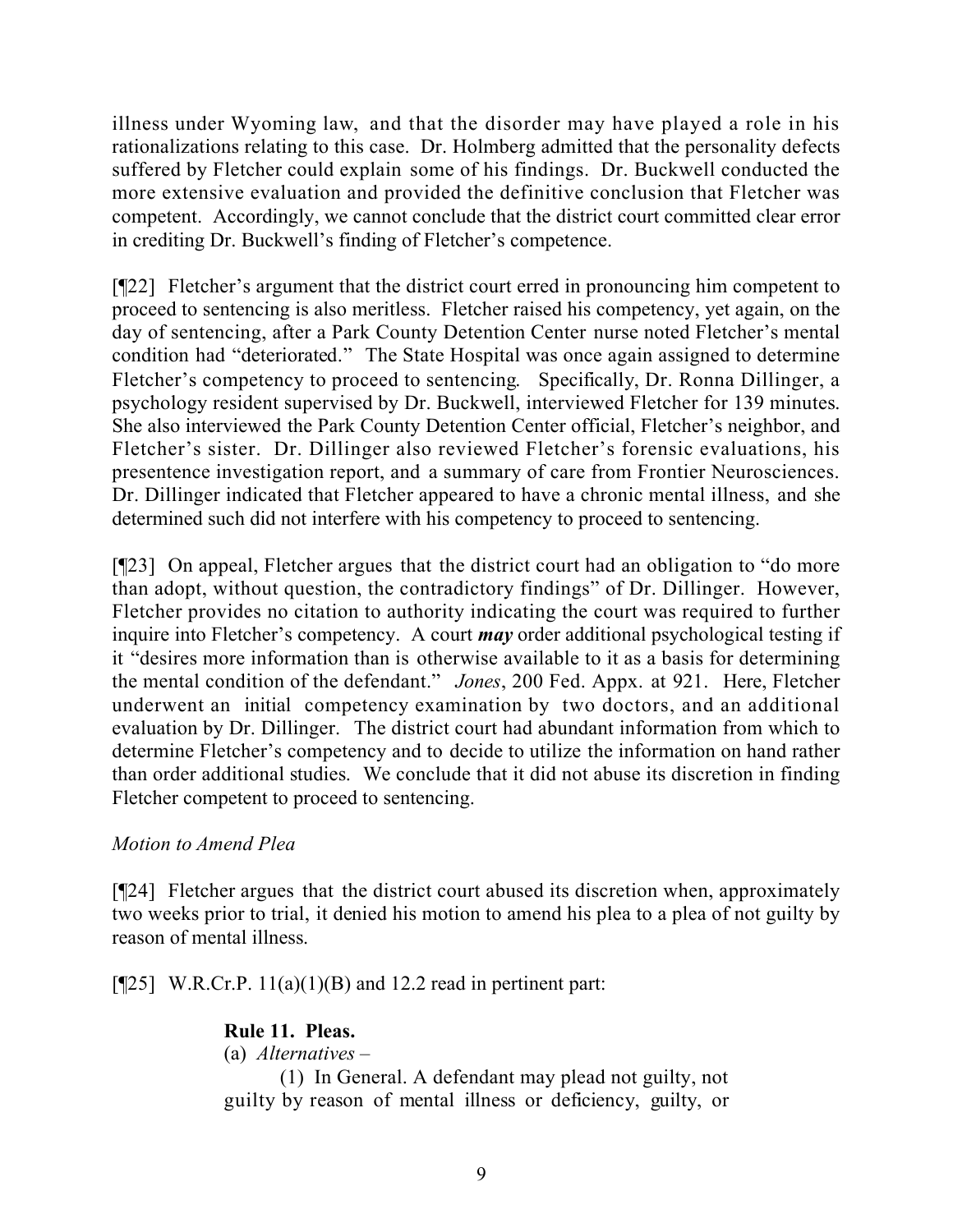nolo contendere. If a defendant refuses to plead or if a defendant corporation fails to appear, the court shall enter a plea of not guilty.

….

(B) Mental Illness or Deficiency. A plea of "not guilty by reason of mental illness or deficiency" may be pleaded orally or in writing by the defendant or the defendant's counsel at the time of the defendant's arraignment or at such later time as the court may for good cause permit. Such a plea does not deprive the defendant of other defenses and may be coupled with a plea of not guilty.

### W.R.Cr.P. 12.2 – **Rule 12.2. Defense of mental illness or deficiency.**

(a) *Plea* – If a defendant intends to rely upon the defense of mental illness or deficiency at the time of the alleged offense, the defendant shall enter a plea of not guilty by reason of mental illness or deficiency at arraignment. For good cause the court may permit he plea to be entered at alater time. If there is a failure to comply with the requirements at this subdivision evidence of mental illness or deficiency may not be introduced.

[¶26] Fletcher also points us to Wyo. Stat. Ann. § 7-11-304 (LexisNexis 2009). That statute reads as follows:

## **§ 7-11-304. Responsibility for criminal conduct; plea; examination; commitment; use of statements by defendant.**

(a) A person is not responsible for criminal conduct if at the time of the criminal conduct, as a result of mental illness or deficiency, he lacked substantial capacity either to appreciate the wrongfulness of his conduct or to conform his conduct to the requirements of law. As used in this section, the terms mental illness or deficiency mean only those severely abnormal mental conditions that grossly and demonstrably impair a person's perception or understanding of reality and that are not attributable primarily to selfinduced intoxication as defined by W.S. 6-1-202(b).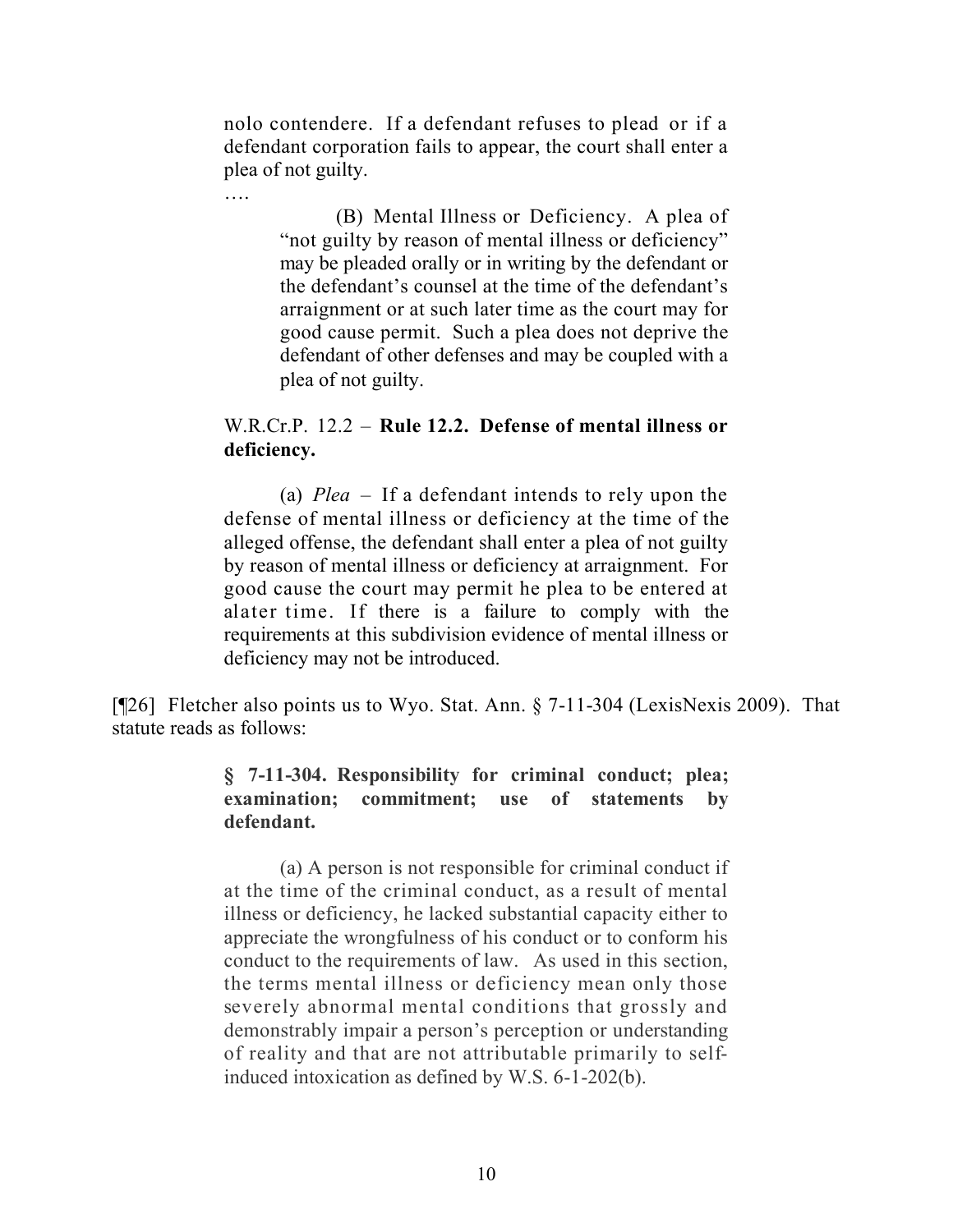(b) As used in this section, the terms "mental illness or deficiency" do not include an abnormality manifested only by repeated criminal or otherwise antisocial conduct.

(c) Evidence that a person is not responsible for criminal conduct by reason of mental illness or deficiency is not admissible at the trial of the defendant unless a plea of "not guilty by reason of mental illness or deficiency" is made. A plea of "not guilty by reason of mental illness or deficiency" may be pleaded orally or in writing by the defendant or his counsel at the time of his arraignment. The court, for good cause shown, may also allow that plea to be entered at a later time. Such a plea does not deprive the defendant of other defenses.

(d) In all cases where a plea of "not guilty by reason of mental illness or deficiency" is made, the court shall order an examination of the defendant by a designated examiner. The order may include, but is not limited to, an examination of the defendant at the Wyoming state hospital on an inpatient or outpatient basis, at a local mental health center on an inpatient or outpatient basis, or at his place of detention. In selecting the examination site, the court may consider proximity to the court, availability of an examiner and the necessity for security precautions. If the order provides for commitment of the defendant to a designated facility, the commitment shall continue no longer than a forty-five (45) day period for the observation and evaluation of the mental condition of the defendant, which time may be extended by the approval of the court.

(e) If an examination of a defendant's fitness to proceed has been ordered pursuant to W.S. 7-11-303, an examination following a plea of "not guilty by reason of mental illness or deficiency" shall not occur, or be ordered, until the court has found the defendant is competent to proceed under W.S. 7-11-303.

(f) A written report of the examination shall be filed with the clerk of court. The report shall include:

> (i) Detailed findings, including, but not limited to, the data and reasoning that link the opinions specified in paragraphs (ii) and (iii) of this subsection;

> (ii) An opinion as to whether the defendant has a mental illness or deficiency;

> (iii) An opinion as to whether at the time of the alleged criminal conduct the defendant, as a result of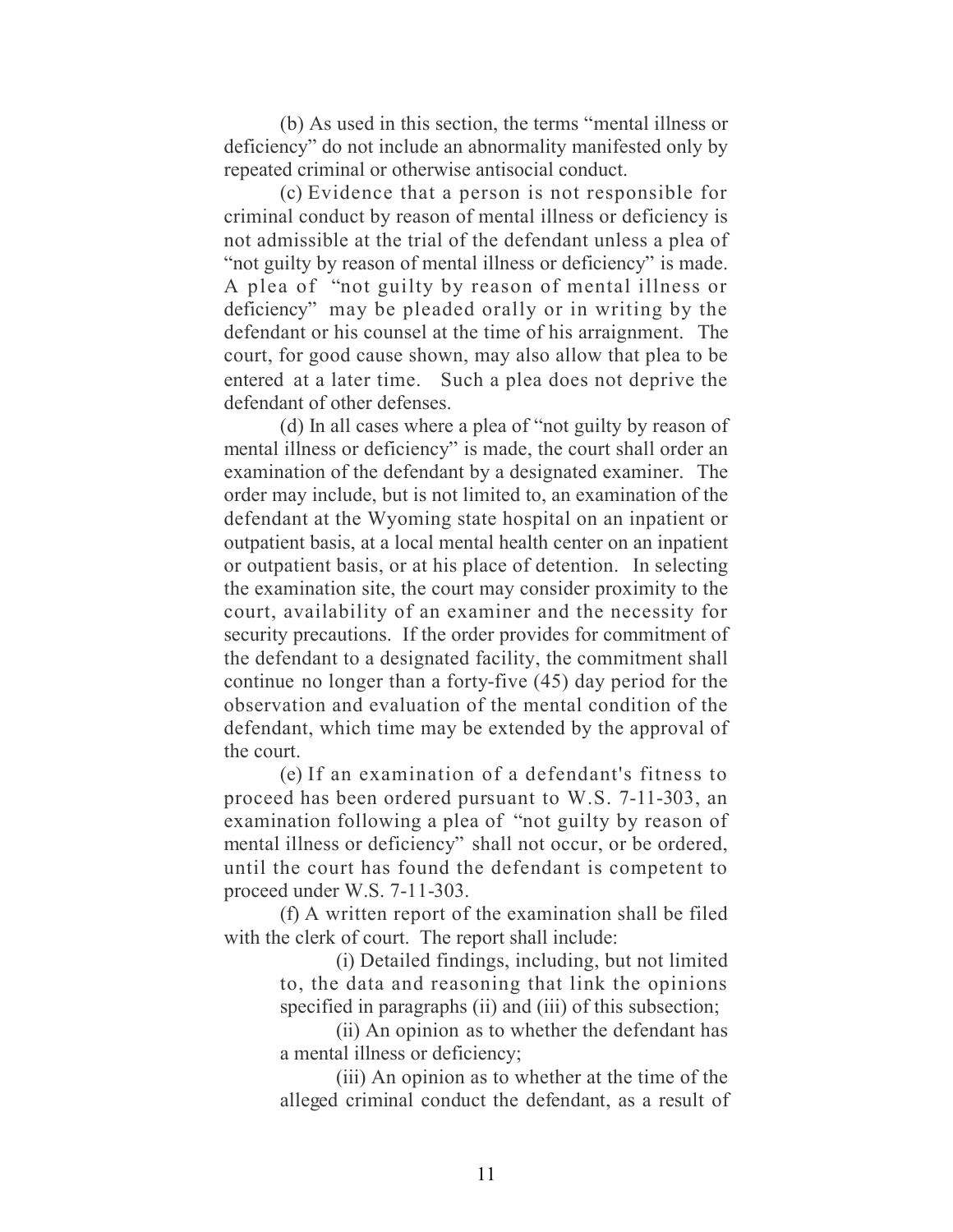mental illness or deficiency, lacked substantial capacity to appreciate the wrongfulness of his conduct or to conform his conduct to the requirements of law.

(g) The clerk of court shall deliver copies of the report to the district attorney and to the defendant or his counsel. The report shall not be a public record or open to the public. If an examination provided under subsection (d) of this section was conducted, the report may be received in evidence and no new examination shall be required unless requested under this subsection. Within five (5) days after receiving a copy of the report, the defendant or the state, upon written request, may obtain an order granting an examination of the defendant by a designated examiner chosen by the requester of the examination.

(h) Except as otherwise provided in this subsection, no statement made by the defendant in the course of any examination or treatment pursuant to this section and no information received by any person in the course thereof is admissible in evidence in any criminal proceeding on any issue other than that of the mental condition of the defendant. If the defendant testifies in his own behalf, any statement made by him in the course of any examination or treatment pursuant to this section may be admitted:

- (i) For impeachment purposes; or
- (ii) As evidence in a criminal prosecution for perjury.

[¶27] Fletcher argues good cause existed for him to change his plea. His defense counsel explained that although at his arraignment a plea of not guilty was entered, good cause existed to change that plea because Fletcher's competency was questionable.

[¶28] In an effort to bear out his argument, Fletcher first attempts to distinguish his case from *Wilkening v. State,* 2005 WY 127, ¶ 15, 120 P.3d 680, 684-85 (Wyo. 2005). In *Wilkening,* a mental evaluation was done prior to trial where Wilkening was found competent. On the morning of trial, defense counsel requested to change the plea but produced no new psychiatric or psychological evidence. The trial court denied the motion to change the plea and pointed out that the court had concerns about the timing of the request in terms of Wilkening trying to "manipulate the system." *Id.*

[¶29] We do not see Fletcher's suggested demarcation between *Wilkening* and this case. Although experts differed as to the mental status of Fletcher, the court had already credited one doctor's evaluation over the other. Also, the record is clear that Fletcher's not guilty plea was not entered into by mistake, inadvertence, or ignorance. In fact, defense counsel considered the alternative, which was to add an accompanying plea of